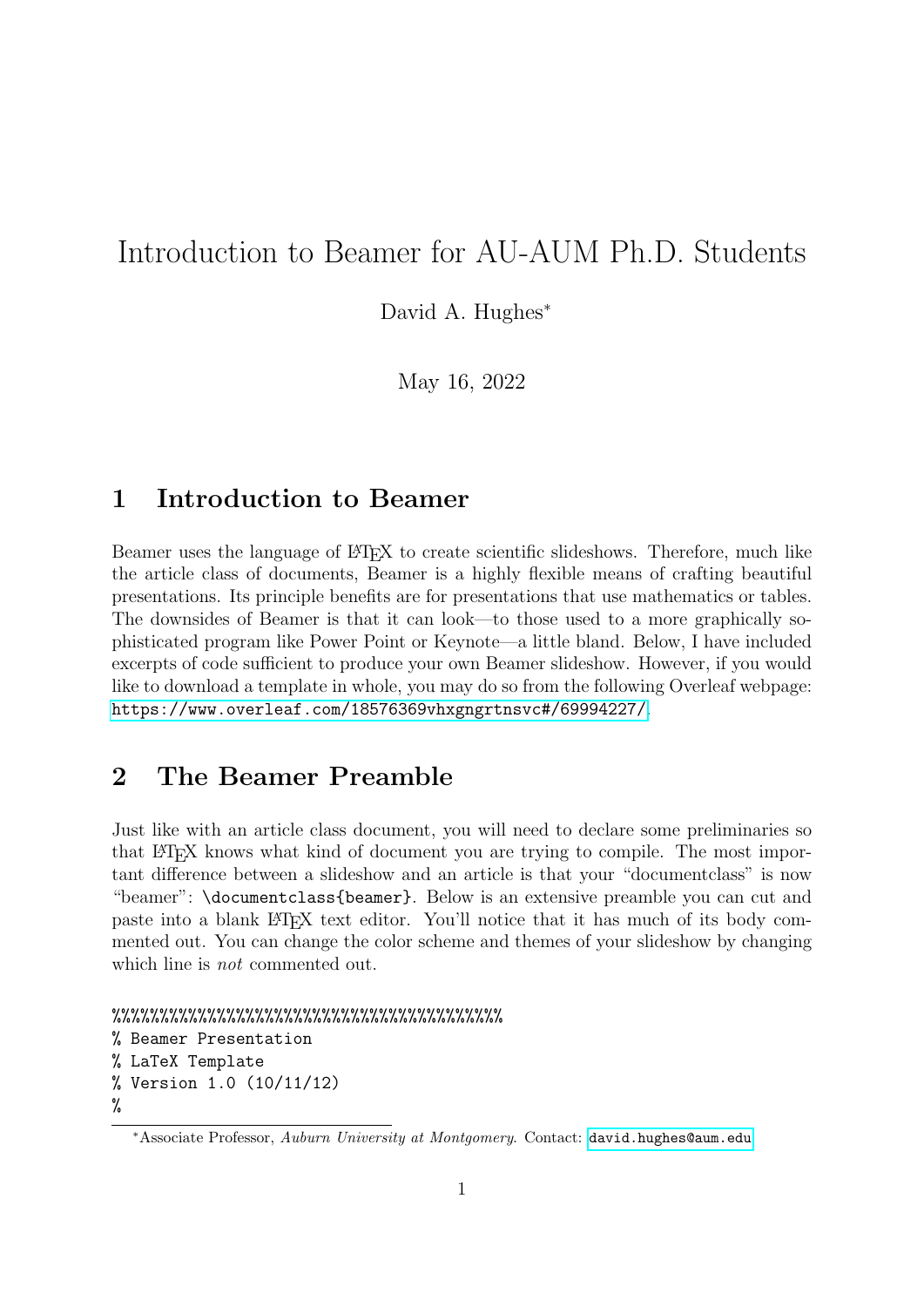```
% This template has been downloaded from:
% http://www.LaTeXTemplates.com
%
% License:
% CC BY-NC-SA 3.0 (http://creativecommons.org/licenses/by-nc-sa/3.0/)
%
%%%%%%%%%%%%%%%%%%%%%%%%%%%%%%%%%%%%%%%%%
%--------------------------------------------------------------
% PACKAGES AND THEMES
%--------------------------------------------------------------
\documentclass{beamer}
\mode<presentation> {
% The Beamer class comes with a number of default slide themes
% which change the colors and layouts of slides. Below this is a list
% of all the themes, uncomment each in turn to see what they look like.
%\usetheme{default}
%\usetheme{AnnArbor}
%\usetheme{Antibes}
%\usetheme{Bergen}
%\usetheme{Berkeley}
%\usetheme{Berlin}
%\usetheme{Boadilla}
\usetheme{CambridgeUS}
%\usetheme{Copenhagen}
%\usetheme{Darmstadt}
%\usetheme{Dresden}
%\usetheme{Frankfurt}
%\usetheme{Goettingen}
%\usetheme{Hannover}
%\usetheme{Ilmenau}
%\usetheme{JuanLesPins}
%\usetheme{Luebeck}
%\usetheme{Madrid}
%\usetheme{Malmoe}
%\usetheme{Marburg}
%\usetheme{Montpellier}
%\usetheme{PaloAlto}
%\usetheme{Pittsburgh}
```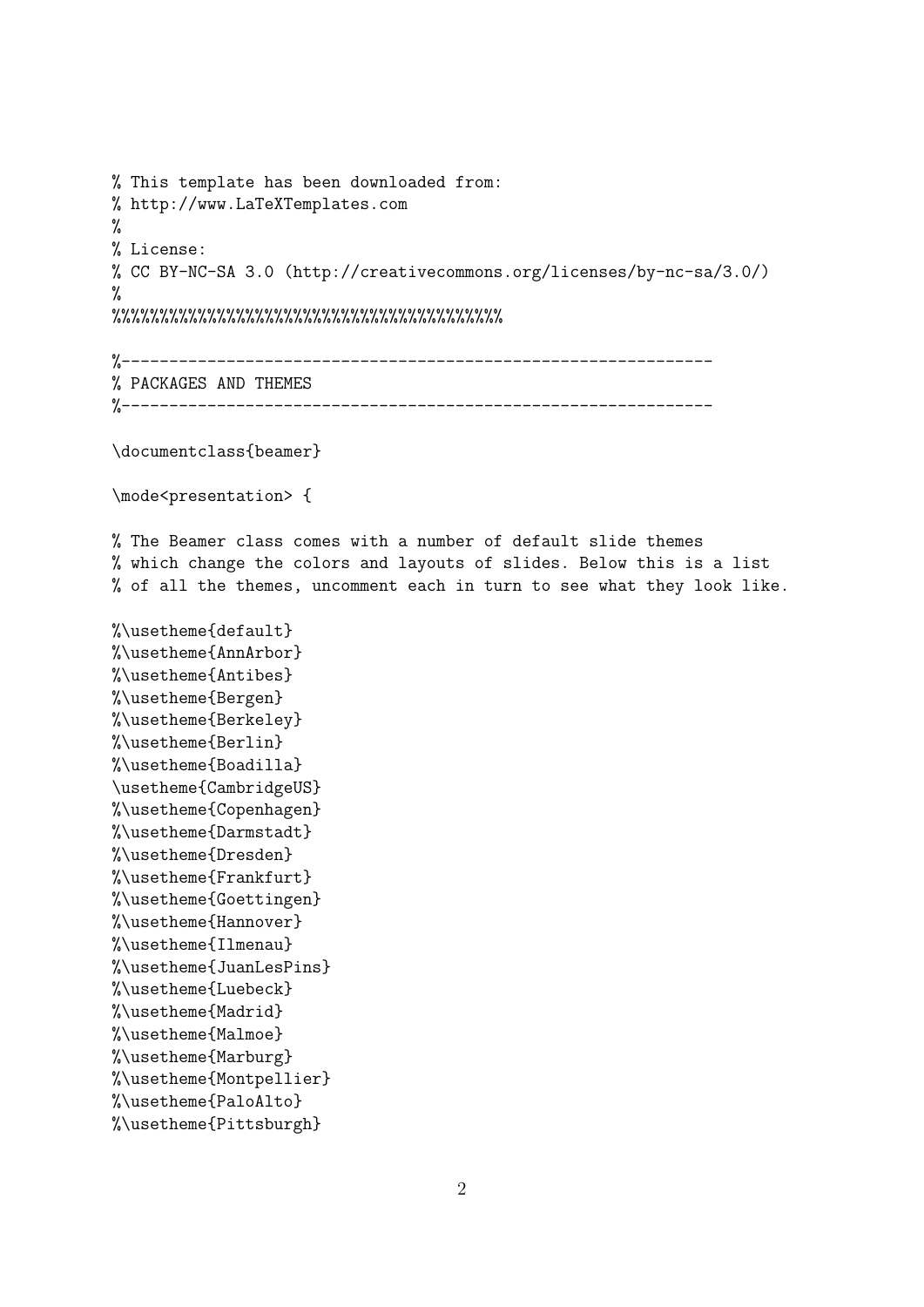```
%\usetheme{Rochester}
%\usetheme{Singapore}
%\usetheme{Szeged}
%\usetheme{Warsaw}
```
% As well as themes, the Beamer class has a number of color themes % for any slide theme. Uncomment each of these in turn to see how it % changes the colors of your current slide theme.

```
%\usecolortheme{albatross}
%\usecolortheme{beaver}
%\usecolortheme{beetle}
%\usecolortheme{crane}
%\usecolortheme{dolphin}
%\usecolortheme{dove}
%\usecolortheme{fly}
%\usecolortheme{lily}
%\usecolortheme{orchid}
%\usecolortheme{rose}
%\usecolortheme{seagull}
%\usecolortheme{seahorse}
%\usecolortheme{whale}
%\usecolortheme{wolverine}
```

```
%\setbeamertemplate{footline} %To remove the footer line in all slides uncomment
% this line
%\setbeamertemplate{footline}[page number] % To replace the footer line in all
% slides with a simple slide count uncomment this line
```

```
%\setbeamertemplate{navigation symbols}{} % To remove the navigation symbols
% from the bottom of all slides uncomment this line
}
```

```
\usepackage{graphicx} % Allows including images
\usepackage{booktabs} % Allows the use of \toprule, \midrule and \bottomrule
% in tables
```
In addition to the canned color schemes, Beamer is flexible enough for you to create your own. For example, I usually like to change the color scheme to match the school colors of wherever I'm teaching. Here's the preamble I came up with for AUM:

\documentclass{beamer} \usepackage{tabularx}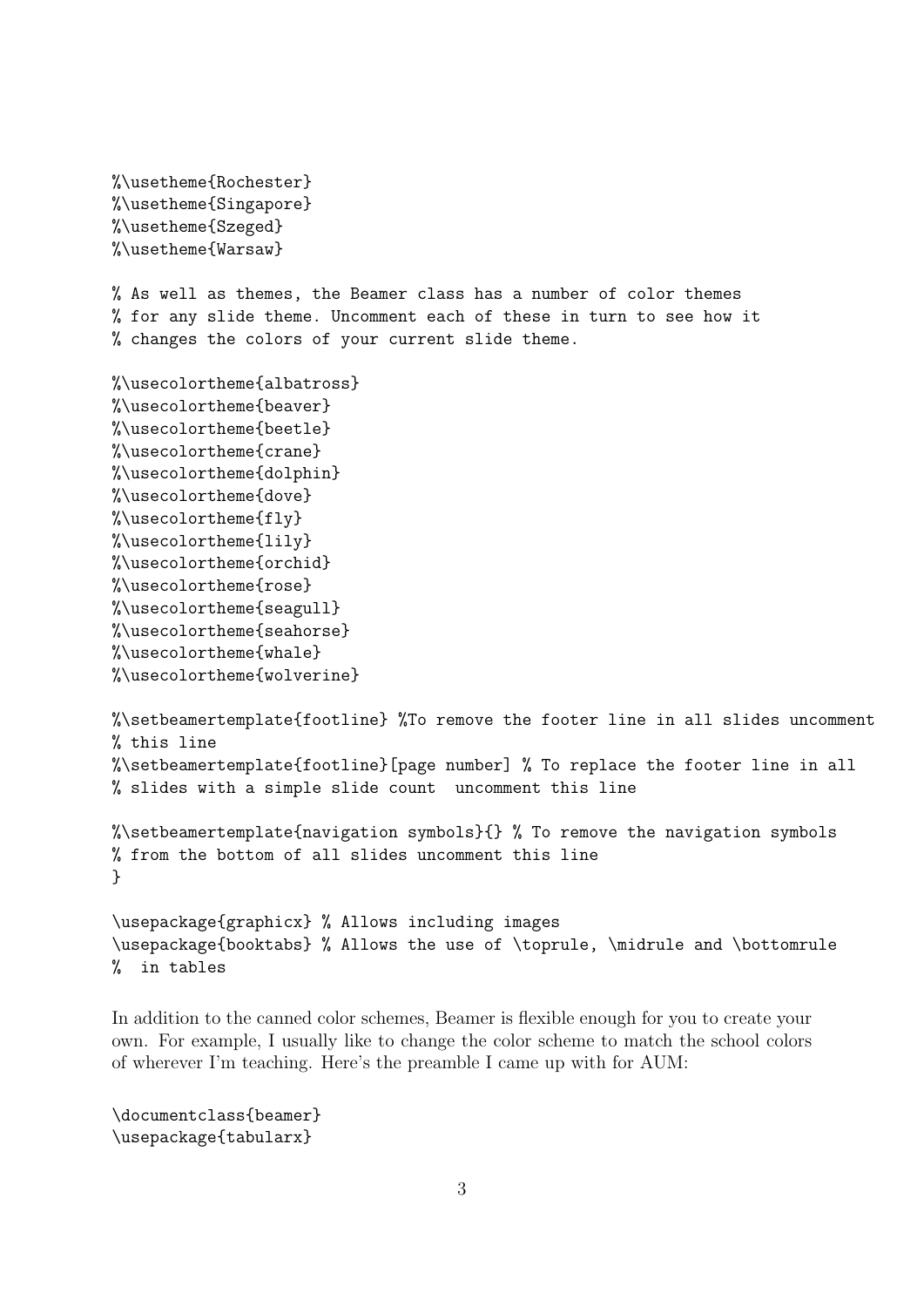```
\usepackage{graphicx}
\usepackage{adjustbox}
\mode<presentation> {
\usefonttheme{professionalfonts}
    \setbeamertemplate{itemize item}{\color{black}$\blacksquare$}
    \setbeamertemplate{itemize subitem}{\color{orange}$\blacktriangleright$}
\usetheme{Copenhagen}
\definecolor{big_orange}{rgb}{1.0, .35, 0.0}
\usecolortheme[named=big_orange]{structure}
\setbeamertemplate{navigation symbols}{} }
\usepackage{hyperref}
\usepackage{graphicx}
\usepackage{booktabs}
```
## 3 The Title Page

As with any slideshow, you'll want to include a title page that displays the title of your presentation, your name, institutional affiliation, contact, date, etc. The commands for doing so are relatively straightforward and appear below. Depending upon which theme you choose for your Beamer presentation, some options for your presentation may or may not be available to you.

\title[Short Title Here]{Full Title Here} % The short title appears at the % bottom of every slide, the full title is only on the title page

\author{Author Name Here} % Your name \institute[Your Institution] % Your institution as it will appear on the % bottom of every slide, may be shorthand to save space {Your University \\ % Your institution for the title page \medskip \textit{email} % Your email address }

\date{\today} % Date, can be changed to a custom date

Finally, you can call your slideshow and title page into existence.

\begin{document}

\begin{verbatim}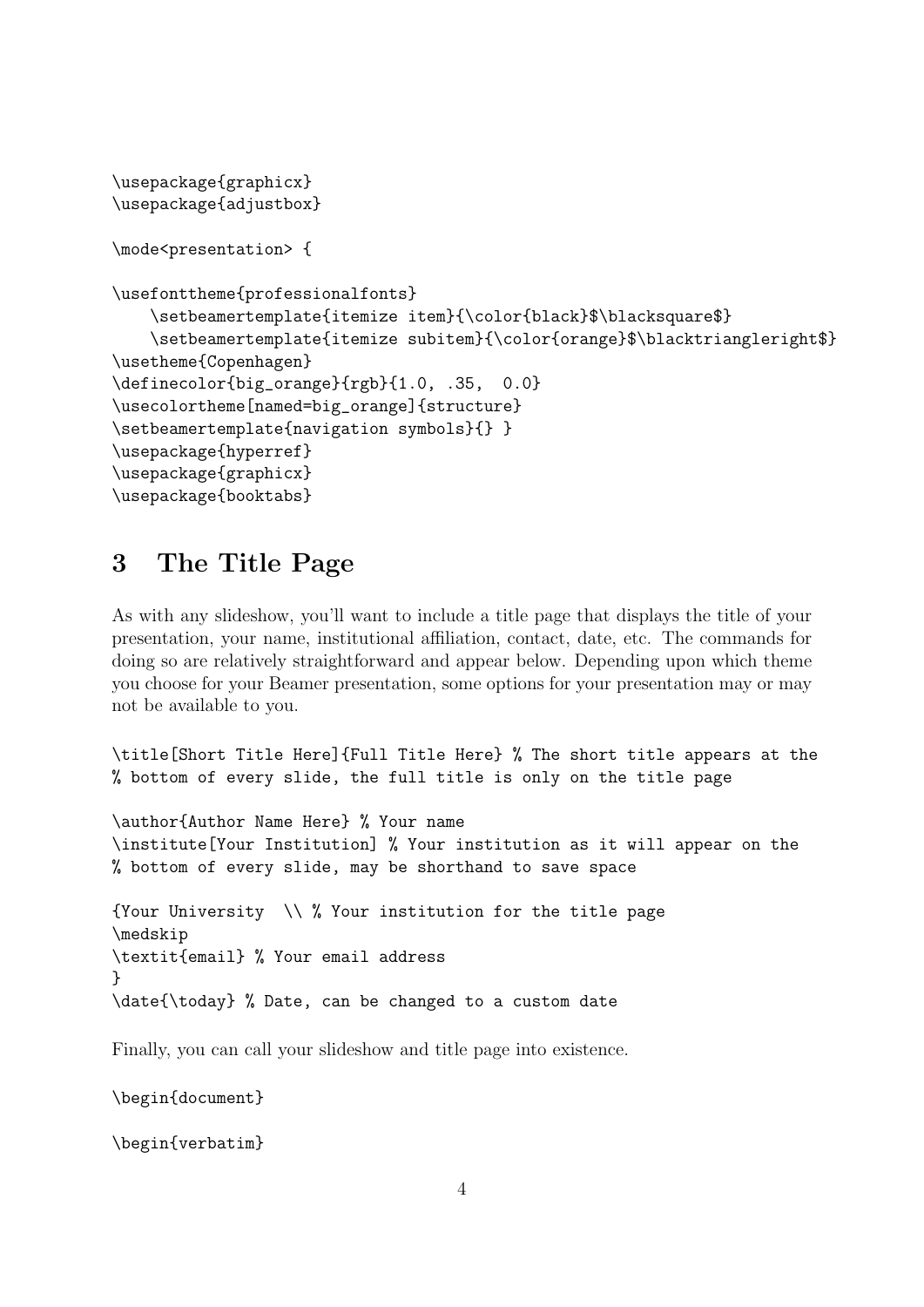```
\titlepage % Print the title page as the first slide
\end{frame}
```
#### 4 The Body of the Slideshow

Next comes the body of the slideshow itself. This is going to work much like the body of any other LATEX document. You are permitted to include section and subsection headings. Doing so will cause these headers to appear on your slides, and in the event that you opt to include a table of contents, these section headings are going to be what Beamer displays.

When typing slides in LATEX, every unique slide is book-ended by the following:

```
\begin{frame}
\frametitle{Title Goes Here}
```

```
\end{frame}
```
That code alone will generate a new, blank slide with only the title filled in. If you would like to include a table of contents, this is easily accomplished as follows:

```
\begin{frame}
\frametitle{Preview}
\tableofcontents
\end{frame}
```
Most people fill up their slides using bullet points—oftentimes in columns. Others might want some bullet points accompanied by a figure or table. Others still might want to write some mathematical formulas. All the commands you learned for writing a LATEX manuscript will work in the Beamer environment as well. For example, if you want a slide that consists solely of bullet points, you would construct the following:

```
\begin{frame}
\frametitle{Slide Title Here}
\begin{itemize}
\item{Point a}
\item{Point b}
\item{Point c}
\end{itemize}
```
If you want to add columns, you simply add a few extra lines of code. The code below shows a slide with two columns—the right column is a little fatter—with an enumerate list in the left column and an image in the right column.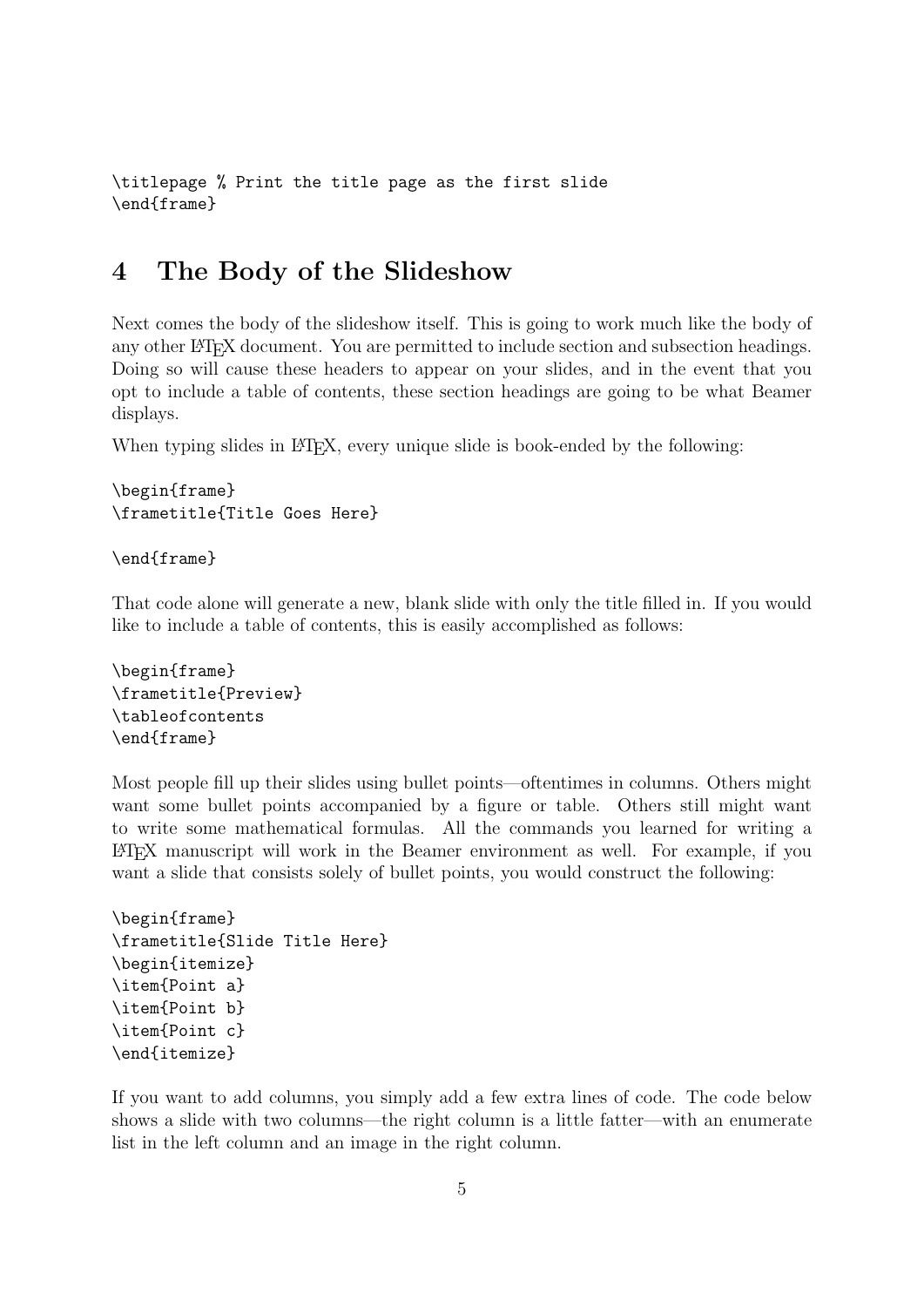```
\begin{frame}
\frametitle{A Slide with Multiple Columns}
\begin{columns}[c] % The "c" option specifies centered vertical alignment while
% the "t" option is used for top vertical alignment
\column{.45\textwidth} % Left column and width
\begin{enumerate}
\item{Thing 1}
\item{Thing 2}
\item{Thing 3}
\end{enumerate}
\column{.5\textwidth} % Right column and width
\centering
\includegraphics[width=2.5in]{filename}
\end{columns}
\end{frame}
```
In the event that you want to type a slide that uses the "verbatim" environment, you'll need to add on the option "fragile" to your slide.

```
\begin{frame}[fragile]
\frametitle{Slide Title}
Some verbatim information goes here.
\end{frame}
```
In the event you would like to include a bibliography, you'll have to key your citations and references in by hand as Beamer does not support BibTex. Perhaps more importantly, it's just bad form to clutter a slideshow with references. Your presentation should, for the most part, be self-evident.

If you're giving a longer talk in which you expect a round of Q&A, you might want to construct an Appendix of "questions I anticipate and would like ready-made answers for." That's very good practice and is encouraged. However, adding on a lot of extra slides to the back end of your presentation can add to the slide count in the bottom of your slideshow, leading your viewers to get the wrong impression of the scope of your presentation. To hack your slide counter, add the following line of code directly before the command \begin{document}:

```
\newcounter{mylastframe}
```
Then, you will include the next line of code *inside* the last slide of your talk (that is, before you type \end{frame}) before the Appendix:

```
\setcounter{mylastframe}{\value{framenumber}}
```